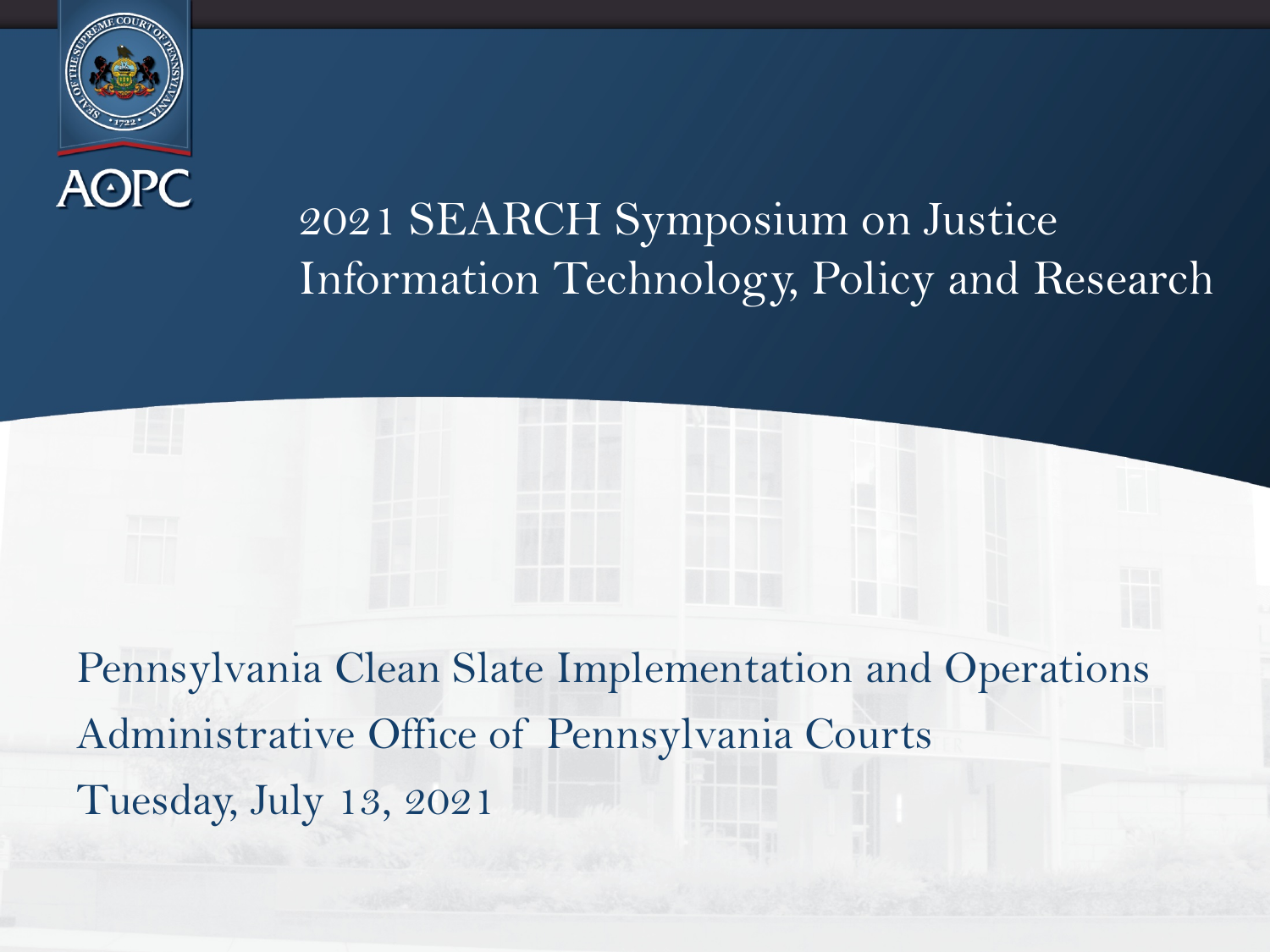

## Technology Design and Delivery

- Leveraged Existing Pennsylvania Justice Architecture
	- Statewide Case Management Systems
		- MDJS
		- CPCMS
	- Data Exchange for Case Dispositions through JNET to Pennsylvania State Police
- Developed an automated algorithm that aligned with the conditions of the statute
- Worked with Pennsylvania State Police and counties to break up volume of cases over the 1<sup>st</sup> year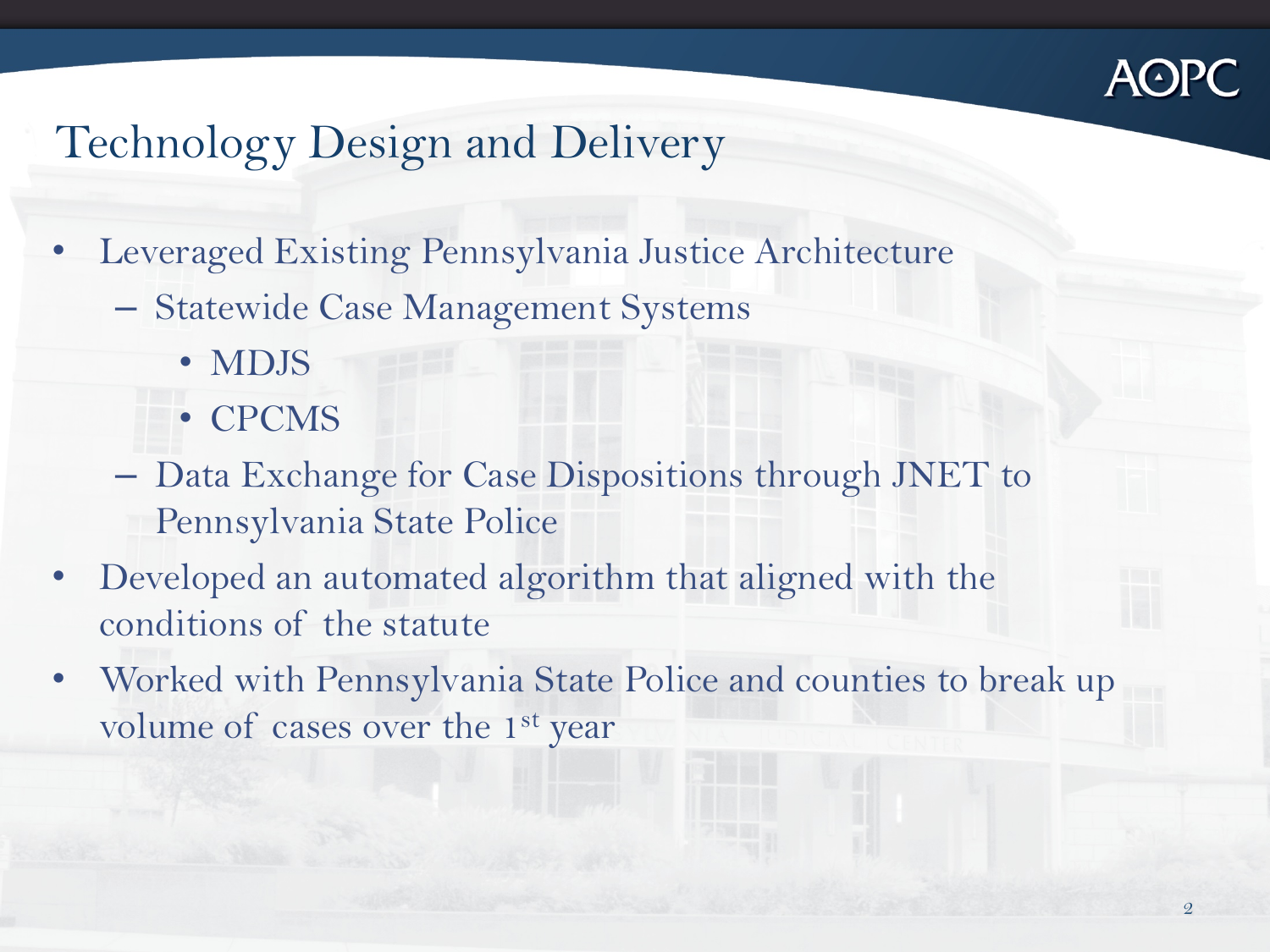

#### Clean Slate Process

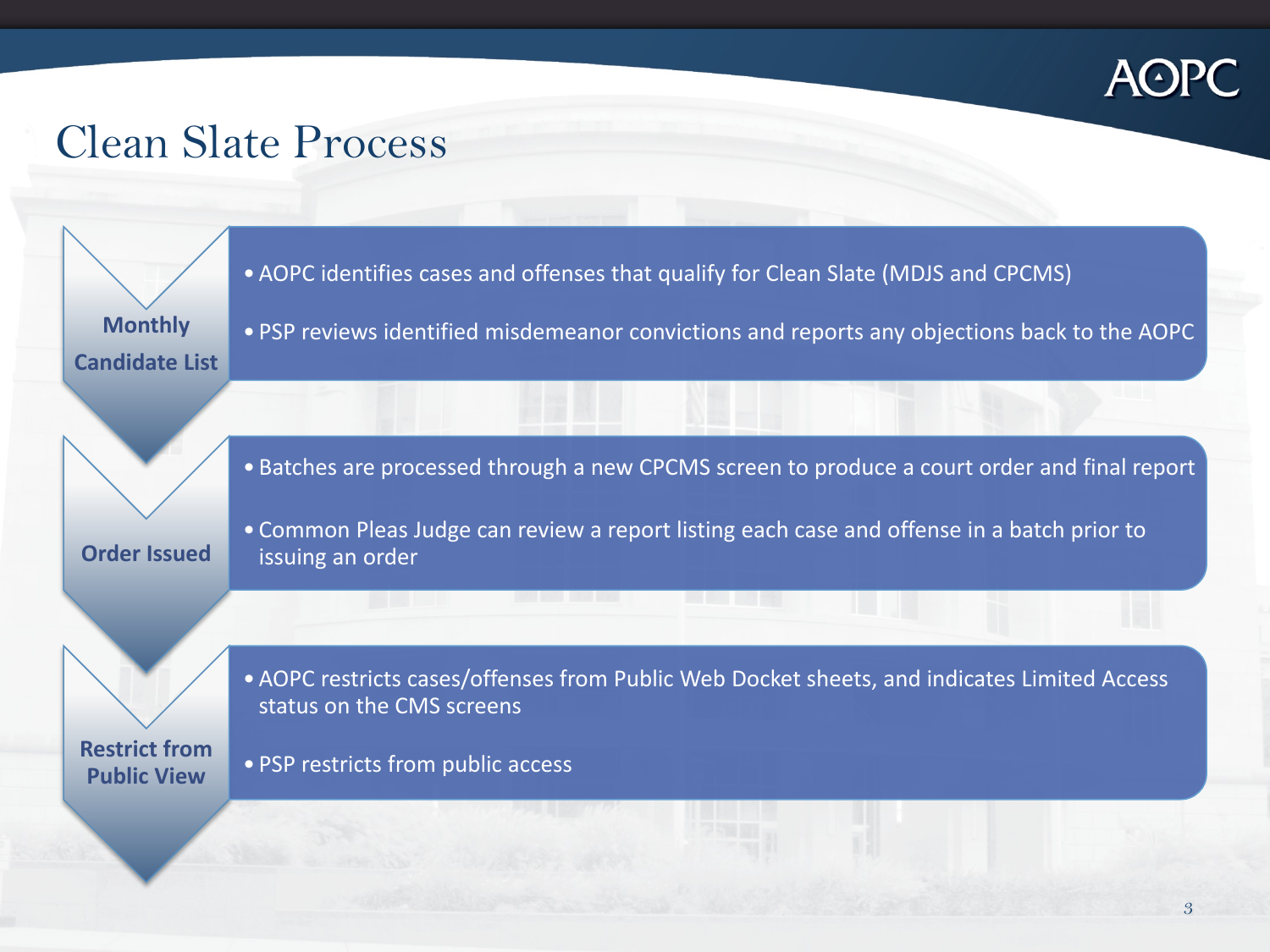

### Current Clean Slate Numbers

- Cases Processed: 37,422,562
- Offenses/Charges Processed: 50,554,383



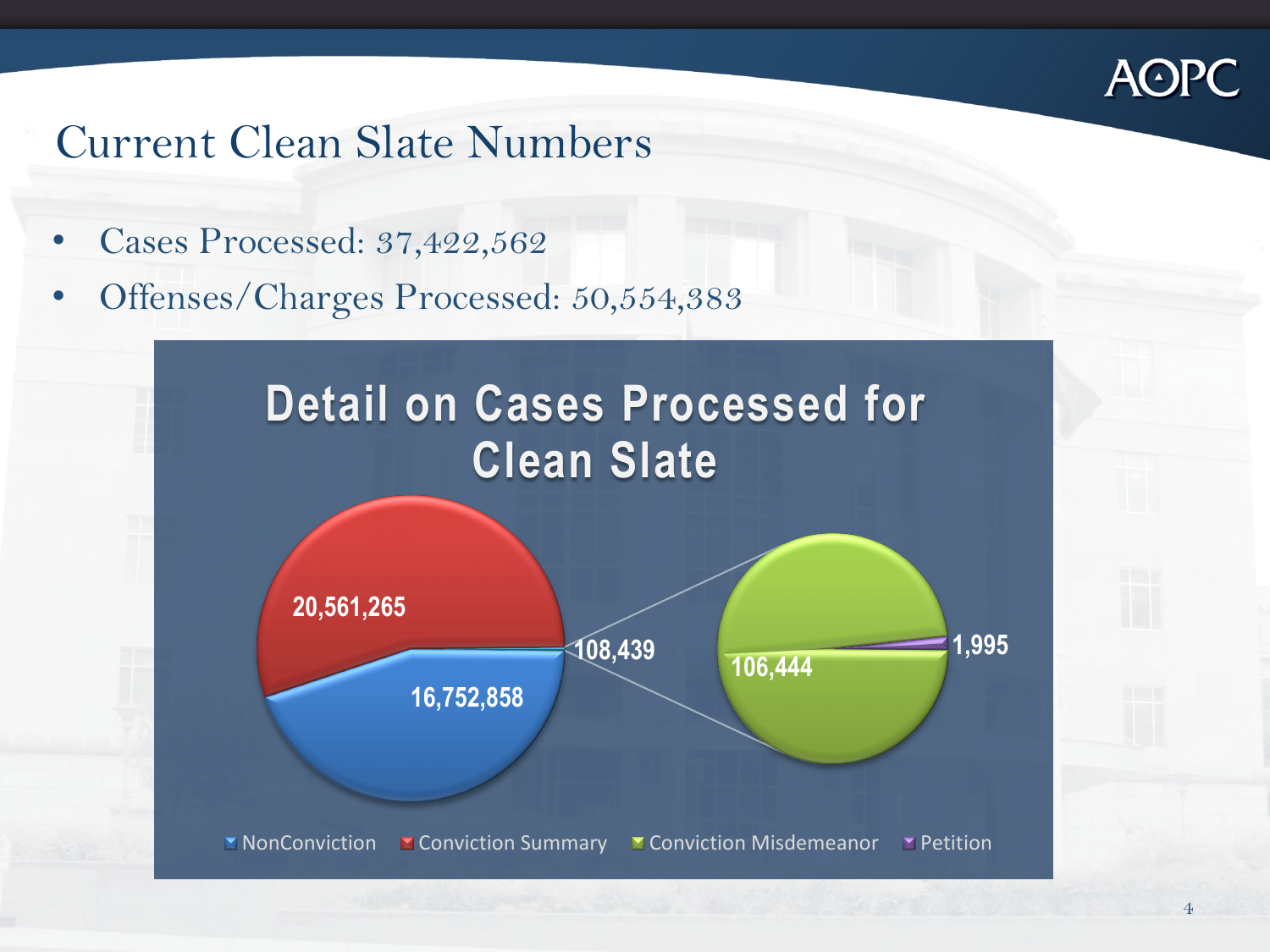

### Implementation & Support Tips

- Automated "algorithm" is complex and requires multiple days to complete when executed each month
- Responding to inquiries around why cases may or may not have been processed by Clean Slate
- Unforeseen impacts to business, policy and technical systems
- Conveying to policymakers IT capabilities
- Start discussions early with policymakers and implementation partners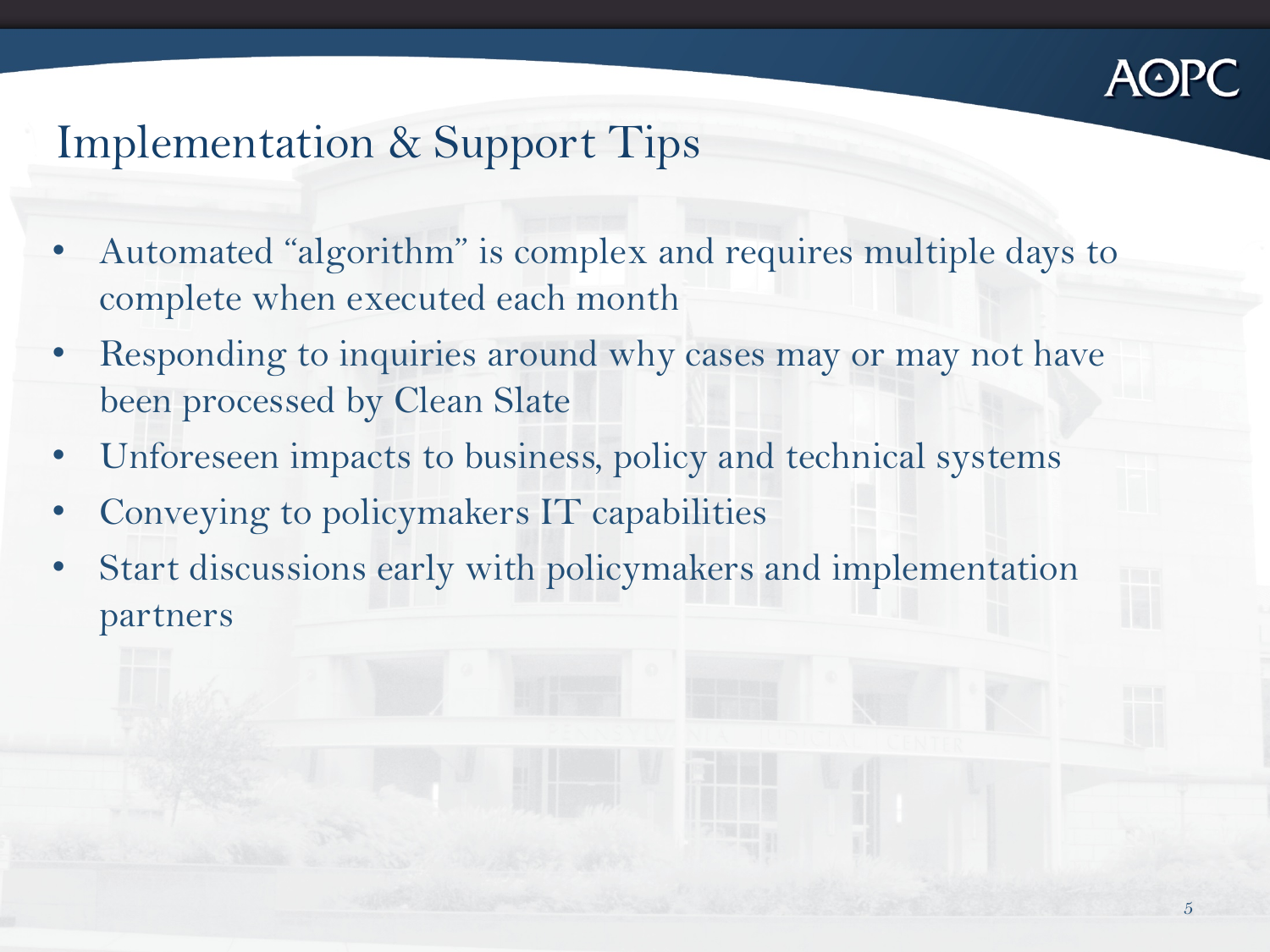

#### Clean Slate Timelines

- Clean Slate I (2018)
	- One year to design, code and implement (June 2019)
	- One year to process through eligible cases for all years (June 2020)
- Clean Slate II (2020)
	- One year to design, code and implement (December 2021)
- Clean Slate III?
	- Requested a year to design, code and implement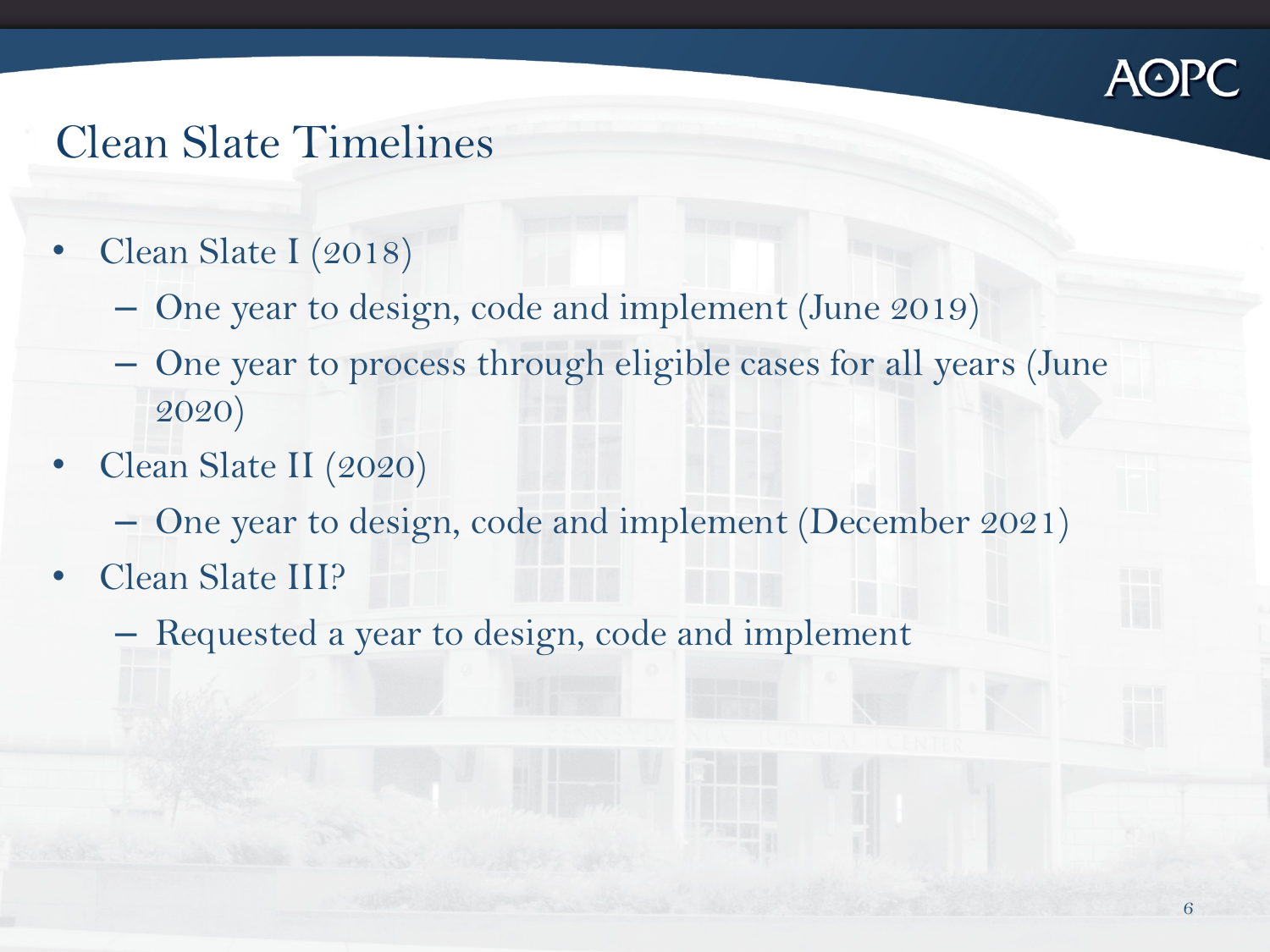

7

## Additional AOPC Clean Slate Resources

- AOPC Clean Slate Informational Site [Learn About PA Clean Slate](https://www.pacourts.us/learn/learn-about-the-judicial-system/clean-slate-expungement-and-limited-access)
- Latest Clean Slate Numbers Processed by County [Clean Slate Numbers -](https://www.pacourts.us/Storage/media/pdfs/20210224/160628-processedcleanslatenumberscounty-008210.pdf) County